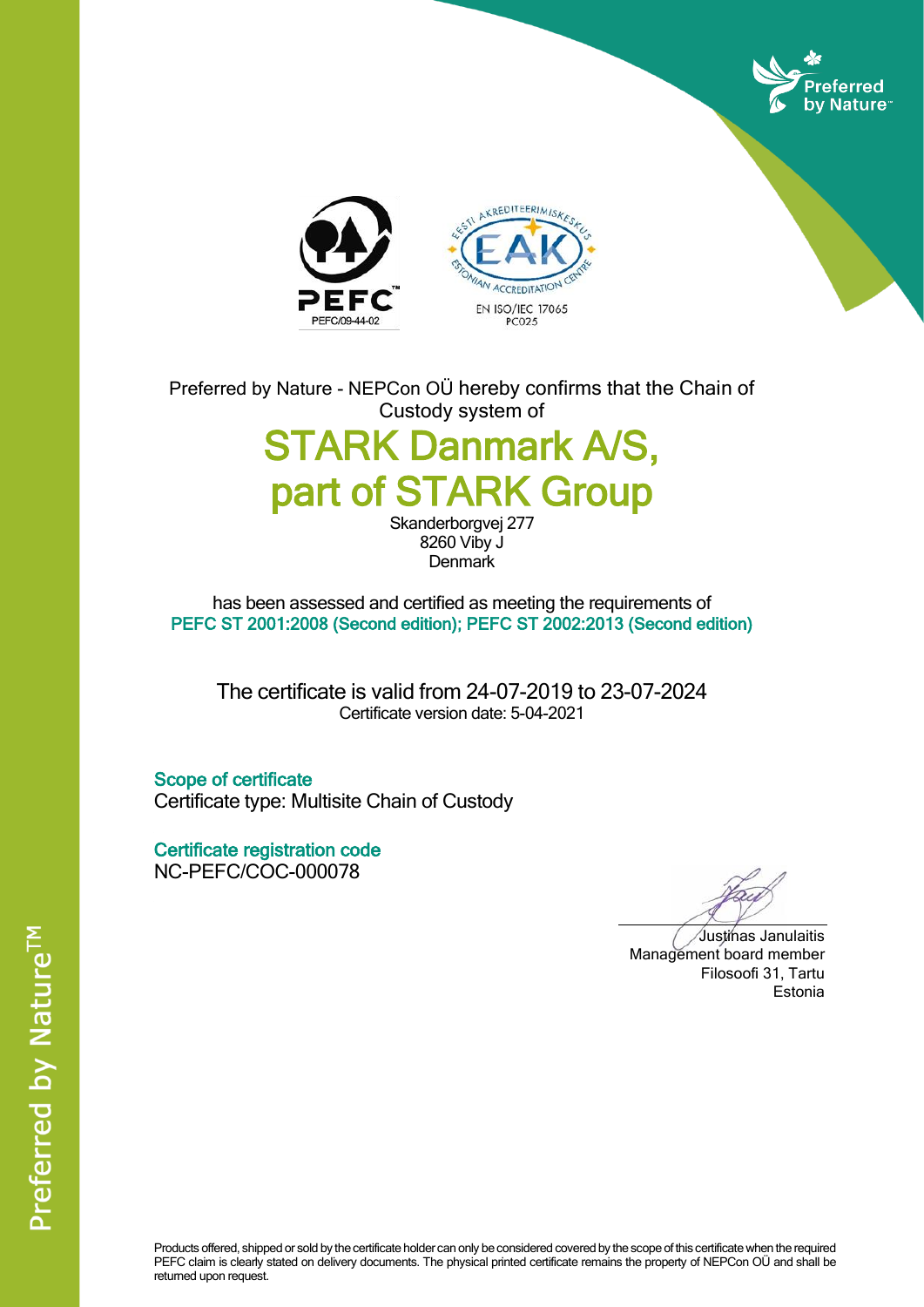

| <b>Product Type</b>                      | <b>PEFC Claims</b> | <b>CoC Method</b>                         | <b>Input Material</b><br>Category     |
|------------------------------------------|--------------------|-------------------------------------------|---------------------------------------|
| 03020 - Wood for construction            | x% PEFC Certified  | Physical separation;<br>Percentage Method | Certified material;<br>Other material |
| 04010 - Engineered wood<br>products      | x% PEFC Certified  | Physical separation;<br>Percentage Method | Certified material                    |
| 04030 - Glue laminated<br>products       | x% PEFC Certified  | Physical separation                       | Certified material                    |
| 04040 - Laminated veneer<br>limber (LVL) | x% PEFC Certified  | Physical separation                       | Certified material                    |
| 04070 - Trusses & engineered<br>panels   | x% PEFC Certified  | Physical separation                       | Certified material                    |
| 05031 - OBS                              | x% PEFC Certified  | Physical separation                       | Certified material                    |
| 05032 - Other particle board             | x% PEFC Certified  | Physical separation                       | Certified material                    |
| 05041 - MDF                              | x% PEFC Certified  | Physical separation                       | Certified material                    |
| 05042 - HDF                              | x% PEFC Certified  | Physical separation                       | Certified material                    |
| 05043 - Softboard                        | x% PEFC Certified  | Physical separation                       | Certified material                    |
| 05043 - Hardboard                        | x% PEFC Certified  | Physical separation                       | Certified material                    |
| 05044 - Insulating board                 | x% PEFC Certified  | Physical separation                       | Certified material                    |
| 08031 - Windows                          | x% PEFC Certified  | Physical separation                       | Certified material                    |
| 08032 - Doors                            | x% PEFC Certified  | Physical separation                       | Certified material                    |
| 08034 - Floors                           | x% PEFC Certified  | Physical separation                       | Certified material                    |
| 08035 - Others                           | x% PEFC Certified  | Physical separation                       | Certified material                    |
| 09020 - Garden Funiture                  | x% PEFC Certified  | Physical separation                       | Certified material                    |
| 09023 - Decking                          | x% PEFC Certified  | Physical separation                       | Certified material                    |

Products offered, shipped or sold by the certificate holder can only be considered covered by the scope of this certificate when the required PEFC claim is clearly stated on delivery documents. The physical printed certificate remains the property of NEPCon OU and shall be returned upon request.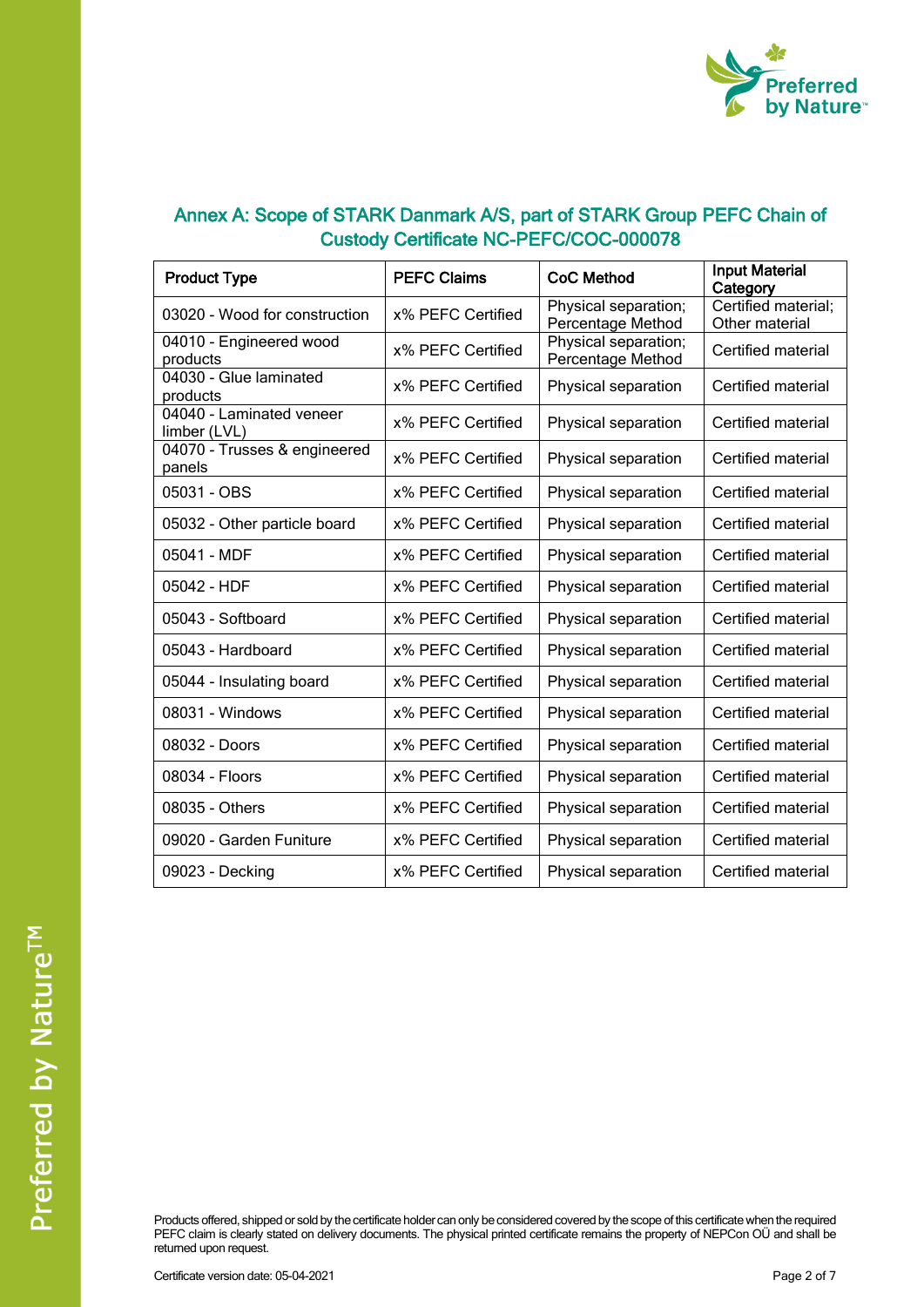

| <b>No</b>      | <b>Site Name</b>                                 | <b>Address</b>                                       | Sub-code              |
|----------------|--------------------------------------------------|------------------------------------------------------|-----------------------|
| 1              | STARK Danmark A/S, part of<br><b>STARK Group</b> | Skanderborgvej 277<br><b>Viby J 8260</b><br>Denmark  | NC-PEFC/COC-000078-AA |
| $\overline{2}$ | STARK Fælleslager, Horsens                       | Thorsvej 12<br>Horsens 8700<br>Denmark               | NC-PEFC/COC-000078-AB |
| 3              | STARK DC Fyn                                     | Møllebakken 34<br>Tommerup 5690<br><b>Denmark</b>    | NC-PEFC/COC-000078-AC |
| 4              | <b>STARK Herning</b>                             | Rønnevej 2<br>Herning 7400<br><b>Denmark</b>         | NC-PEFC/COC-000078-AD |
| 5              | <b>STARK Rønde</b>                               | Åkjærsvej 2<br>Rønde 8410<br>Denmark                 | NC-PEFC/COC-000078-AE |
| 6              | <b>STARK Horsens</b>                             | Strandpromenaden 4<br>Horsens 8700<br>Denmark        | NC-PEFC/COC-000078-AF |
| 7              | <b>STARK Sønderborg</b>                          | Jyllandsgade 19<br>Sønderborg 6400<br><b>Denmark</b> | NC-PEFC/COC-000078-AG |
| 8              | <b>STARK Svendborg</b>                           | Rødeledsvej 99<br>Svendborg 5700<br>Denmark          | NC-PEFC/COC-000078-AH |
| 9              | STARK Ishøj                                      | Industribuen 15<br>Ishøj 2635<br>Denmark             | NC-PEFC/COC-000078-AI |
| 10             | <b>STARK Helsingør</b>                           | H.C. Ørstedsvej 2-4<br>Helsingør 3000<br>Denmark     | NC-PEFC/COC-000078-AJ |
| 11             | <b>STARK Græsted</b>                             | Græsted Stationsvej 78<br>Græsted 3230<br>Denmark    | NC-PEFC/COC-000078-AK |
| 12             | STARK Roskilde Øst                               | Industrivej 33<br>Roskilde 4000<br>Denmark           | NC-PEFC/COC-000078-AL |
| 13             | <b>STARK Frederiksværk</b>                       | K.A. Larssensgade 7<br>Frederiksværk 3300<br>Denmark | NC-PEFC/COC-000078-AM |
| 14             | <b>STARK Odder</b>                               | Banegårdsgade 27<br>Odder 8300<br><b>Denmark</b>     | NC-PEFC/COC-000078-AN |
| 15             | <b>STARK Frederikshavn</b>                       | Barfredsvej 87<br>Frederikshavn 9900<br>Denmark      | NC-PEFC/COC-000078-AO |
| 16             | <b>STARK Aalborg</b>                             | Håndværkervej 5<br>Aalborg 9000<br>Denmark           | NC-PEFC/COC-000078-AP |
| 17             | <b>Stark Grønland</b>                            | Langerak 17, Box 8540<br>Aalborg Ø 9220<br>Denmark   | NC-PEFC/COC-000078-AQ |

Products offered, shipped or sold by the certificate holder can only be considered covered by the scope of this certificate when the required PEFC claim is clearly stated on delivery documents. The physical printed certificate remains the property of NEPCon OU and shall be returned upon request.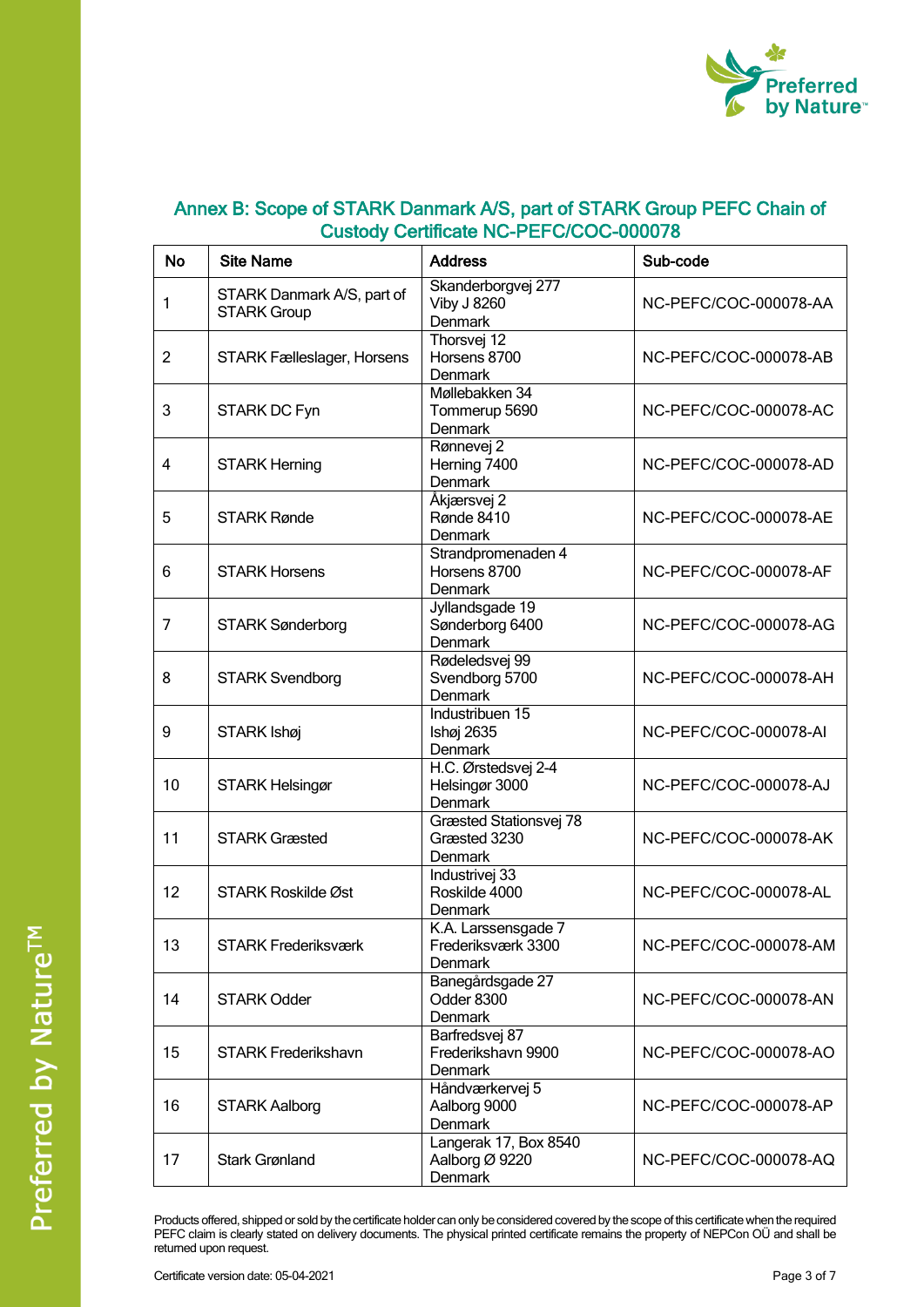

| <b>No</b> | <b>Site Name</b>         | <b>Address</b>                                      | Sub-code              |
|-----------|--------------------------|-----------------------------------------------------|-----------------------|
| 18        | <b>STARK Roskilde</b>    | Ringstedgade 68<br>Roskilde 4000<br>Denmark         | NC-PEFC/COC-000078-AS |
| 19        | <b>STARK Brande</b>      | Bonusvej <sub>2</sub><br>Brande 7330<br>Denmark     | NC-PEFC/COC-000078-AT |
| 20        | <b>STARK Grenå</b>       | Grønland 22A<br>Grenå 8500<br>Denmark               | NC-PEFC/COC-000078-AU |
| 21        | <b>STARK Aarhus C</b>    | Daugbjergvej 17<br>Århus C 8000<br>Denmark          | NC-PEFC/COC-000078-AV |
| 22        | <b>STARK Viby</b>        | Gunnar Clausensvej 3<br><b>Viby 8260</b><br>Denmark | NC-PEFC/COC-000078-AW |
| 23        | <b>STARK Brabrand</b>    | Edwin Rahrs Vej 60<br>Brabrand 8220<br>Denmark      | NC-PEFC/COC-000078-AX |
| 24        | <b>STARK Risskov</b>     | Mosevej 1<br>Risskov 8240<br>Denmark                | NC-PEFC/COC-000078-AY |
| 25        | STARK SHOP FRB C         | Falkoner Allé 75<br>Frederiksberg 2000<br>Denmark   | NC-PEFC/COC-000078-AZ |
| 26        | <b>STARK Vejle</b>       | Ibæk Strandvej 5-7<br>Vejle 7100<br>Denmark         | NC-PEFC/COC-000078-AZ |
| 27        | <b>STARK Horsens Syd</b> | Thorsvej 10<br>Horsens 8700<br>Denmark              | NC-PEFC/COC-000078-BA |
| 28        | <b>STARK Skanderborg</b> | Danmarksvej 20<br>Skanderborg 8660<br>Denmark       | NC-PEFC/COC-000078-BC |
| 29        | <b>STARK Skejby</b>      | P.O. Pedersens Vej 5<br>Århus N 8200<br>Denmark     | NC-PEFC/COC-000078-BD |
| 30        | <b>STARK Kolding</b>     | Fabriksvej 3-5<br>Kolding 6000<br>Denmark           | NC-PEFC/COC-000078-BE |
| 31        | <b>STARK Fredericia</b>  | Nordre Ringvej 7<br>Fredericia 7000<br>Denmark      | NC-PEFC/COC-000078-BF |
| 32        | <b>STARK Ikast</b>       | Industrivej <sub>27</sub><br>Ikast 7430<br>Denmark  | NC-PEFC/COC-000078-BF |
| 33        | <b>STARK Hobro Nord</b>  | Lucernevej 2<br>Hobro 9500<br>Denmark               | NC-PEFC/COC-000078-BG |
| 34        | <b>STARK Silkeborg</b>   | Kejlstruphøjvej 4<br>Silkeborg 8600<br>Denmark      | NC-PEFC/COC-000078-BH |

Products offered, shipped or sold by the certificate holder can only be considered covered by the scope of this certificate when the required PEFC claim is clearly stated on delivery documents. The physical printed certificate remains the property of NEPCon OÜ and shall be r Er e stamme steamy a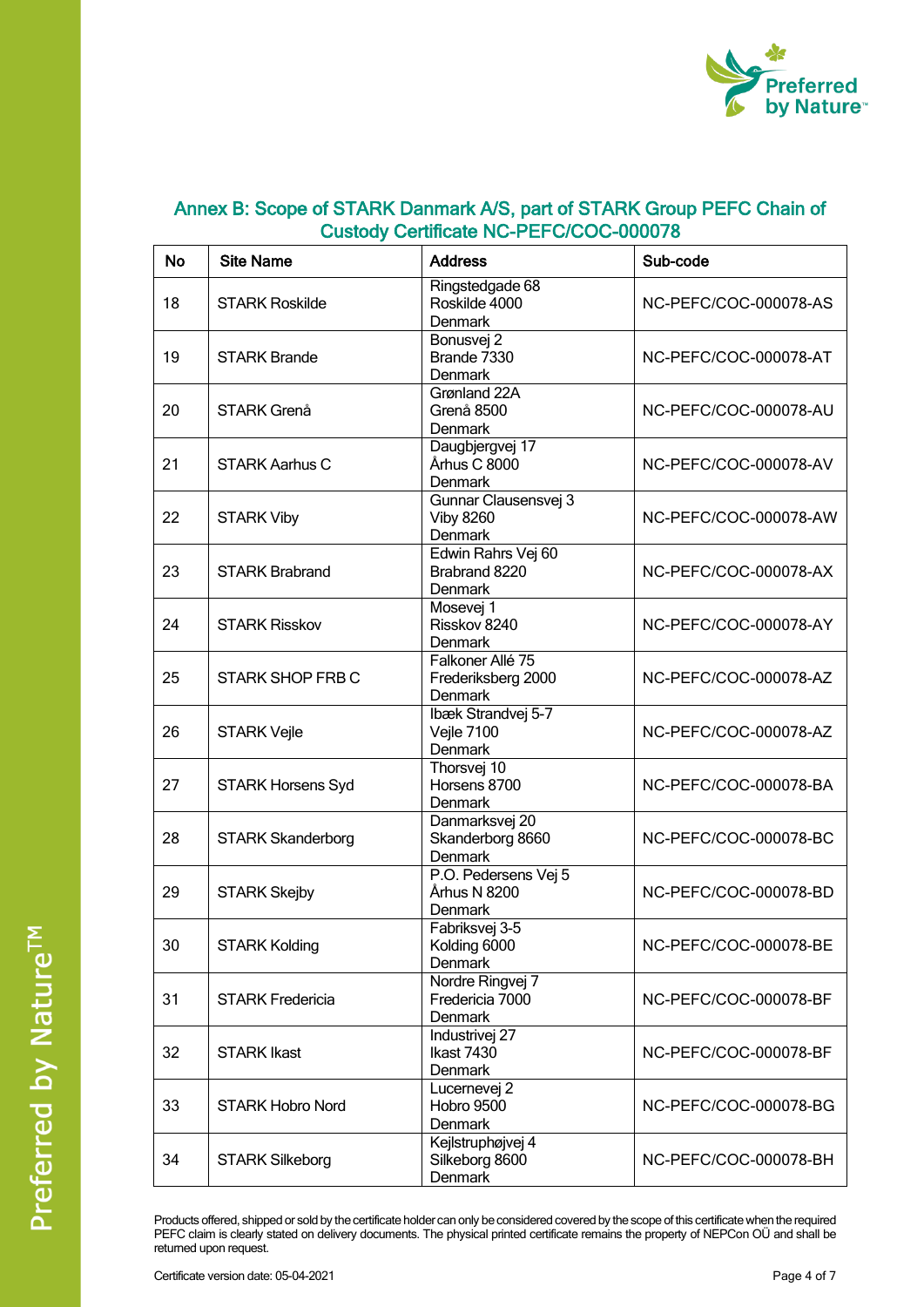

| <b>No</b> | <b>Site Name</b>               | <b>Address</b>                                             | Sub-code              |
|-----------|--------------------------------|------------------------------------------------------------|-----------------------|
| 35        | <b>STARK Esbjerg</b>           | Kvaglundvej 81<br>Esbjerg Ø 6705<br>Denmark                | NC-PEFC/COC-000078-BI |
| 36        | <b>STARK Kalundborg</b>        | Nørre Alle 131<br>Kalundborg 4400<br>Denmark               | NC-PEFC/COC-000078-BJ |
| 37        | <b>STARK Ribe</b>              | Tøndervej 6<br><b>Ribe 6760</b><br>Denmark                 | NC-PEFC/COC-000078-BK |
| 38        | <b>STARK Holbæk</b>            | Frejasvej 4<br>Holbæk 4300<br>Denmark                      | NC-PEFC/COC-000078-BL |
| 39        | STARK Fåborg                   | Nyborgvej 52<br>Faaborg 5600<br><b>Denmark</b>             | NC-PEFC/COC-000078-BM |
| 40        | <b>STARK Assens</b>            | Sdr. Ringvej 25<br>Assens 5610<br><b>Denmark</b>           | NC-PEFC/COC-000078-BQ |
| 41        | <b>STARK Slagelse</b>          | Nordvej 3<br>Slagelse 4200<br>Denmark                      | NC-PEFC/COC-000078-BR |
| 42        | <b>STARK Nykøbing Sjælland</b> | Vesterlyngvej 20<br>Nykøbing S 4500<br>Denmark             | NC-PEFC/COC-000078-BS |
| 43        | <b>STARK Hillerød</b>          | Industrivænget 16<br>Hillerød 3400<br>Denmark              | NC-PEFC/COC-000078-BT |
| 44        | STARK Køge                     | Tangmosevej 104<br><b>Køge 4600</b><br>Denmark             | NC-PEFC/COC-000078-BU |
| 45        | <b>STARK Glostrup</b>          | Fabriksparken 2<br>Glostrup 2600<br>Denmark                | NC-PEFC/COC-000078-BV |
| 46        | <b>STARK Holstebro</b>         | Hjermvej 1<br>Holstebro 7500<br>Denmark                    | NC-PEFC/COC-000078-BW |
| 47        | <b>STARK Frederikssund</b>     | Askelundsvej 3<br>Frederikssund 3600<br>Denmark            | NC-PEFC/COC-000078-BX |
| 48        | <b>STARK Maribo</b>            | C. E. Christiansens Vej 8<br>Maribo 4930<br><b>Denmark</b> | NC-PEFC/COC-000078-BY |
| 49        | <b>STARK Nykøbing Falster</b>  | Energivej 7<br>Nykøbing F 4800<br>Denmark                  | NC-PEFC/COC-000078-CA |
| 50        | STARK Ølgod                    | Nørre Alle 1<br>Ølgod 6870<br>Denmark                      | NC-PEFC/COC-000078-CB |
| 51        | <b>STARK Odense</b>            | Jarlsberggade 10<br>Odense C 5000<br>Denmark               | NC-PEFC/COC-000078-CC |

Products offered, shipped or sold by the certificate holder can only be considered covered by the scope of this certificate when the required PEFC claim is clearly stated on delivery documents. The physical printed certificate remains the property of NEPCon OU and shall be r Er e stamme steamy a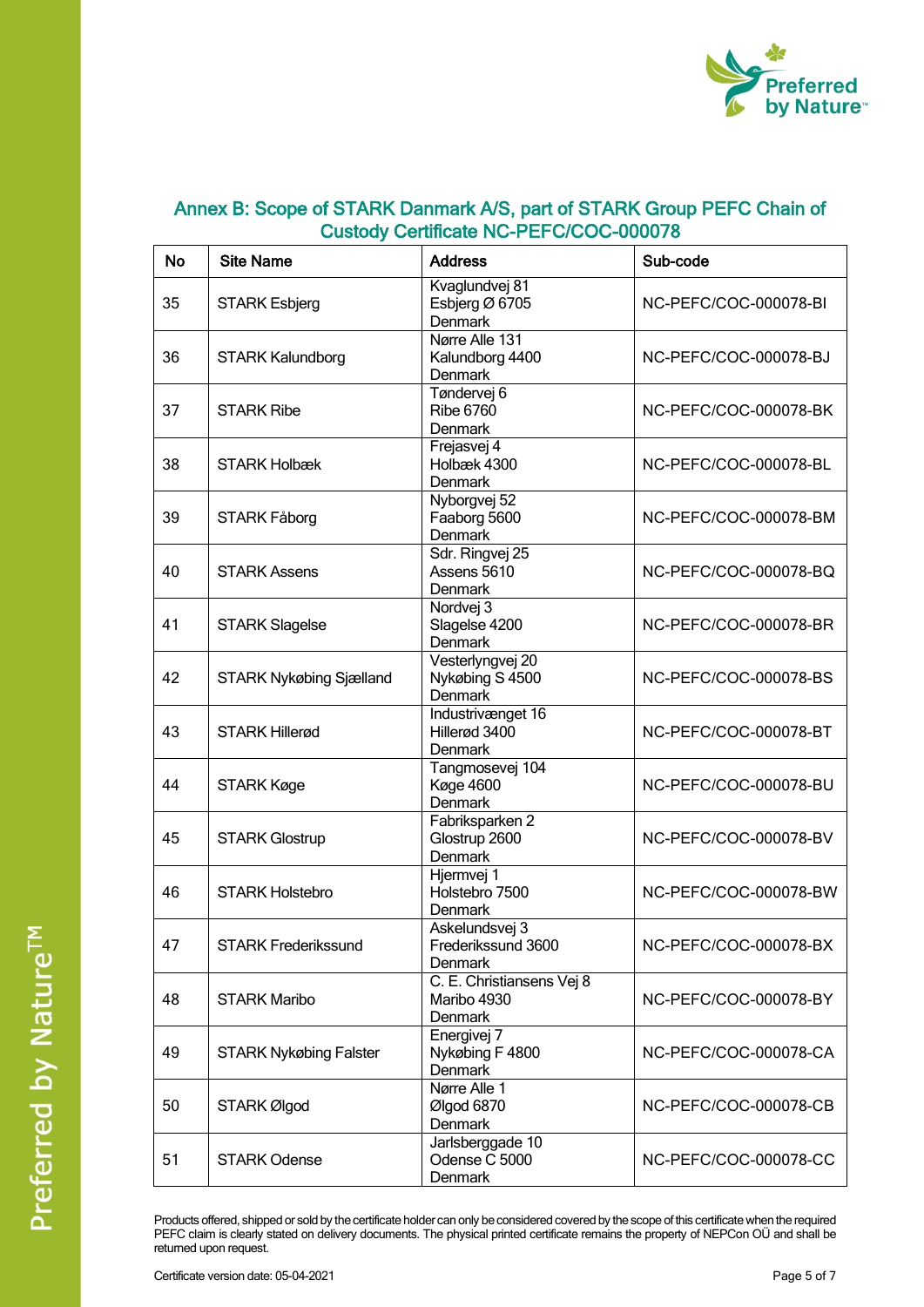

| <b>No</b> | <b>Site Name</b>                                          | <b>Address</b>                                            | Sub-code              |
|-----------|-----------------------------------------------------------|-----------------------------------------------------------|-----------------------|
| 52        | <b>STARK Aarhus Havn</b>                                  | Oliehavnsvej 11<br>Århus C 8000<br>Denmark                | NC-PEFC/COC-000078-CD |
| 53        | <b>Stark Aarhus</b><br>Distributionscenter (DC<br>Aarhus) | Rosbjergvej 25<br>Brabrand 8220<br>Denmark                | NC-PEFC/COC-000078-CE |
| 54        | <b>STARK Brøndby</b>                                      | Nyager 3a+3b<br>Brøndby 2605<br>Denmark                   | NC-PEFC/COC-000078-CF |
| 55        | <b>STARK Frederiksberg</b>                                | C.F. Richsvej 111<br>Frederiksberg 2000<br><b>Denmark</b> | NC-PEFC/COC-000078-CG |
| 56        | STARK City 24-7                                           | Fragtvej 9<br>København SV 2450<br>Denmark                | NC-PEFC/COC-000078-CH |
| 57        | <b>STARK Nordhavn</b>                                     | Kattegatvej 21<br>København Ø 2100<br>Denmark             | NC-PEFC/COC-000078-CI |
| 58        | <b>STARK Randers</b>                                      | Ydervang 2<br>Randers NV 8920<br>Denmark                  | NC-PEFC/COC-000078-CJ |
| 59        | <b>STARK Viborg</b>                                       | Industrivej 30<br>Viborg 8800<br>Denmark                  | NC-PEFC/COC-000078-CL |
| 60        | <b>STARK Varde</b>                                        | Ringkøbingvej 13<br>Varde 6800<br>Denmark                 | NC-PEFC/COC-000078-CM |
| 61        | <b>STARK Bogense</b>                                      | Østre Havnevej 6<br>Bogense 5400<br>Denmark               | NC-PEFC/COC-000078-CO |
| 62        | STARK Årup                                                | Indre Ringvej 20<br>Aarup 5560<br>Denmark                 | NC-PEFC/COC-000078-CP |
| 63        | <b>STARK Lemvig</b>                                       | Ringkøbingvej 10<br>Lemvig 7620<br>Denmark                | NC-PEFC/COC-000078-CS |
| 64        | <b>STARK Skjern</b>                                       | Smedevej 6<br>Skjern 6900<br>Denmark                      | NC-PEFC/COC-000078-CV |
| 65        | <b>STARK Dronninglund</b>                                 | Nørrevænget 2<br>Dronninglund 9330<br>Denmark             | NC-PEFC/COC-000078-CW |
| 66        | <b>STARK Ilulissat</b>                                    | <b>Box 507</b><br>Ilulissat GL-3952<br>Greenland          | NC-PEFC/COC-000078-CX |
| 67        | <b>STARK Nuuk</b>                                         | <b>Box 140</b><br>Nuuk GL-3900<br>Greenland               | NC-PEFC/COC-000078-CY |
| 68        | <b>STARK Qaqortoq</b>                                     | <b>Box 339</b><br>Qaqortoq DK-3920<br>Greenland           | NC-PEFC/COC-000078-CZ |

Products offered, shipped or sold by the certificate holder can only be considered covered by the scope of this certificate when the required PEFC claim is clearly stated on delivery documents. The physical printed certificate remains the property of NEPCon OU and shall be r Er e stamme steamy a